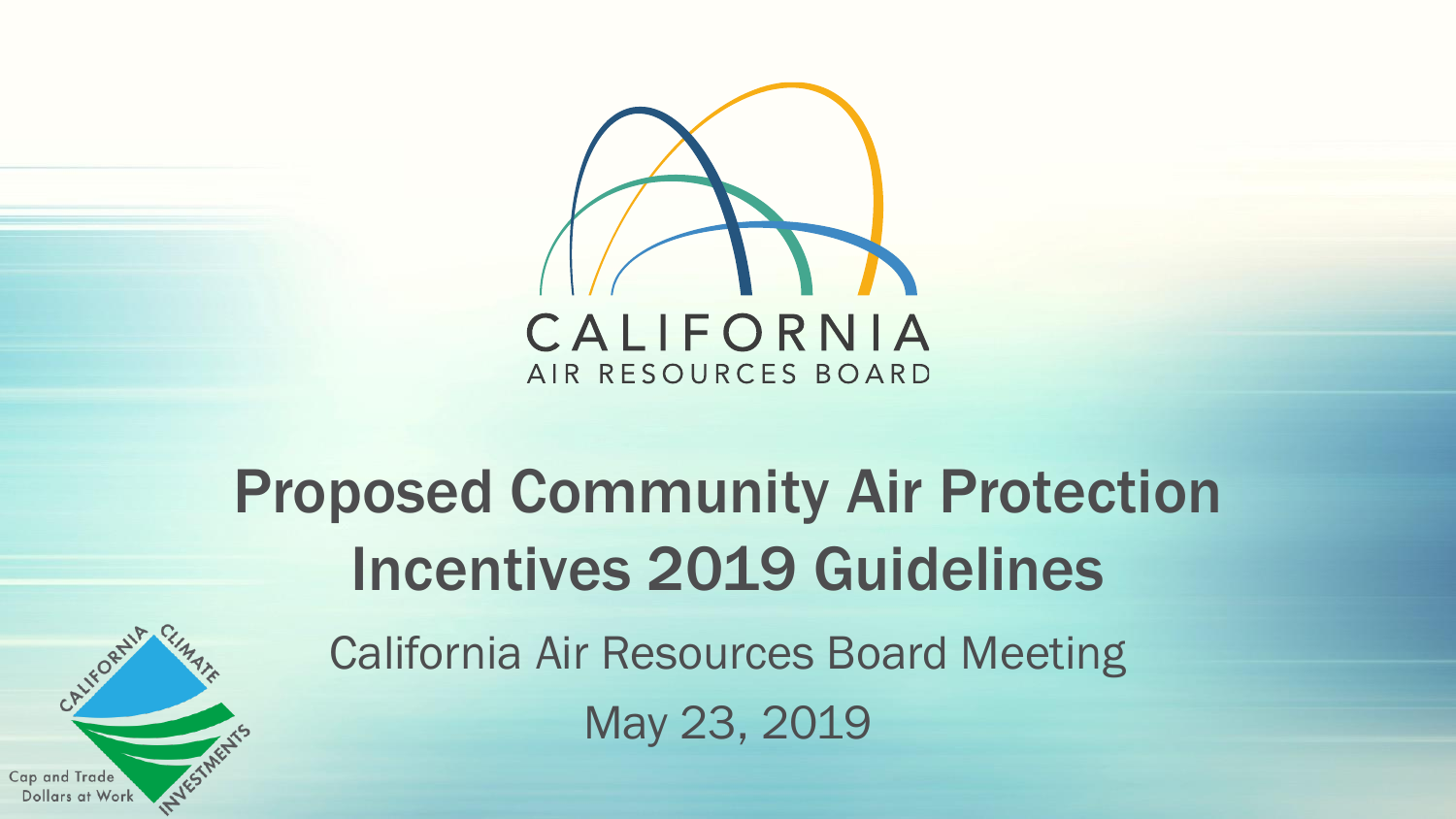## **Overview**

- Progress to date on Community Air Protection incentives
- Today's proposal includes
	- Incentives to reduce hexavalent chromium emissions
	- Variety of incentives to reduce exposure at schools
	- Targeted flexibility to modify the guidelines
- Next steps to maintain momentum
- Recommendation

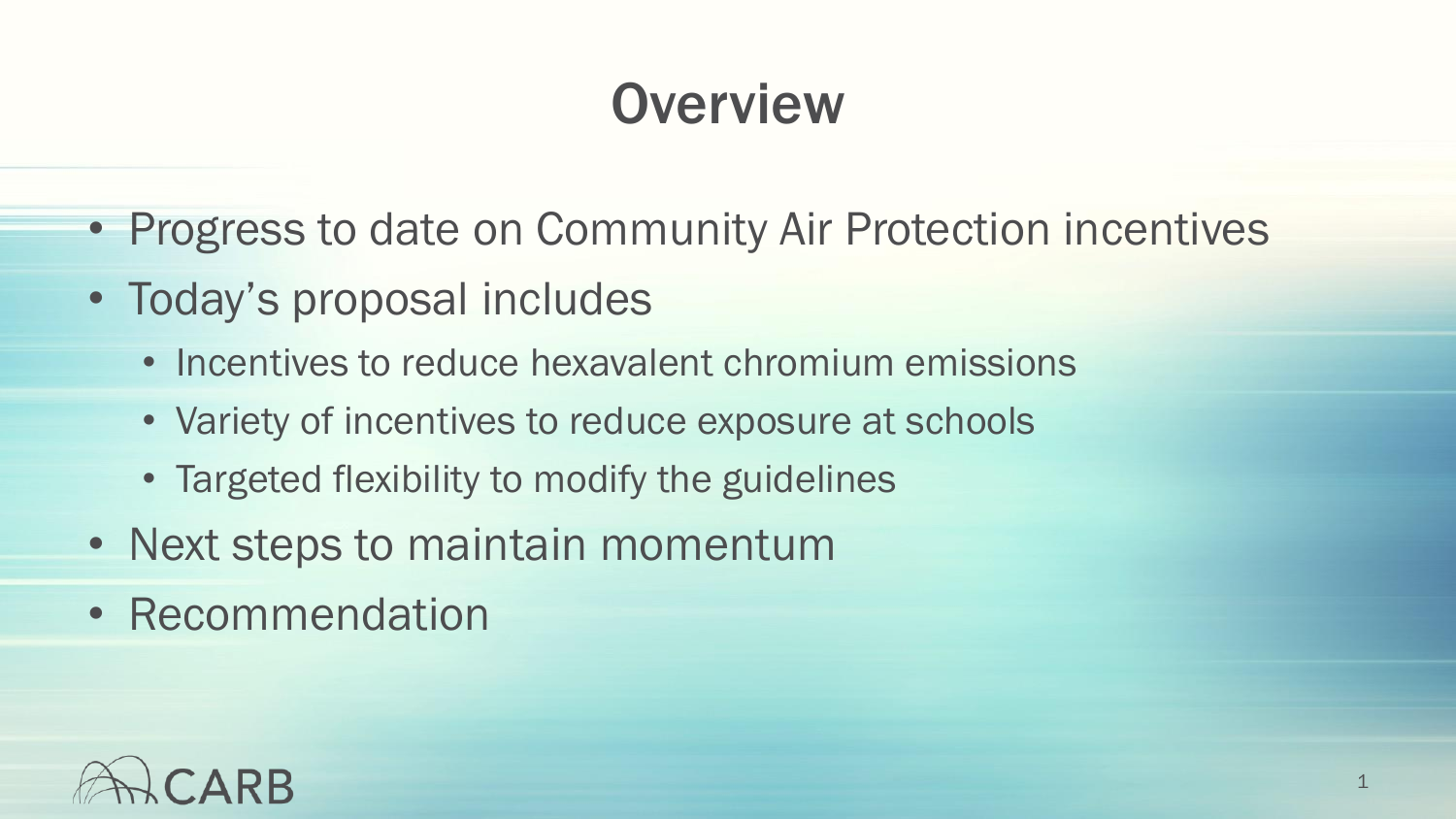#### CARB Incentives Portfolio

|                                                                | <b>Low Carbon</b><br><b>Transportation</b>          | <b>Air Quality</b><br>Improvement<br><b>Program (AQIP)</b>          | <b>VW Mitigation</b><br><b>Trust</b>                          |                                                                   |
|----------------------------------------------------------------|-----------------------------------------------------|---------------------------------------------------------------------|---------------------------------------------------------------|-------------------------------------------------------------------|
|                                                                | <b>GHG reductions &amp;</b><br>priority populations | Criteria pollutant &<br>toxics reductions                           | NO <sub>x</sub> mitigation &<br>zero-emissions                |                                                                   |
|                                                                | \$455M for FY 18-19                                 | \$28M for FY 18-19                                                  | \$423M for 2017+                                              |                                                                   |
|                                                                |                                                     |                                                                     |                                                               |                                                                   |
| <b>Woodsmoke</b>                                               | <b>Carl Moyer</b><br>Program                        | <b>Community Air</b><br><b>Protection</b>                           | <b>FARMER</b>                                                 | Prop 1B<br><b>Goods Movement</b>                                  |
| Criteria, toxics, & GHG<br>reductions from<br>res wood burning | <b>SIP</b> emission<br>reductions                   | Criteria, toxics, &<br><b>GHG</b> reductions for<br>community goals | Criteria, toxics, &<br><b>GHG reductions for</b><br>ag sector | PM & NO <sub>x</sub><br>reductions in goods<br>movement corridors |
| \$3M for FY 18-19                                              | \$78M for FY 18-19                                  | \$245M for FY 18-19 \$132M for FY 18-19                             |                                                               | <b>Already Awarded</b>                                            |
|                                                                |                                                     |                                                                     |                                                               |                                                                   |

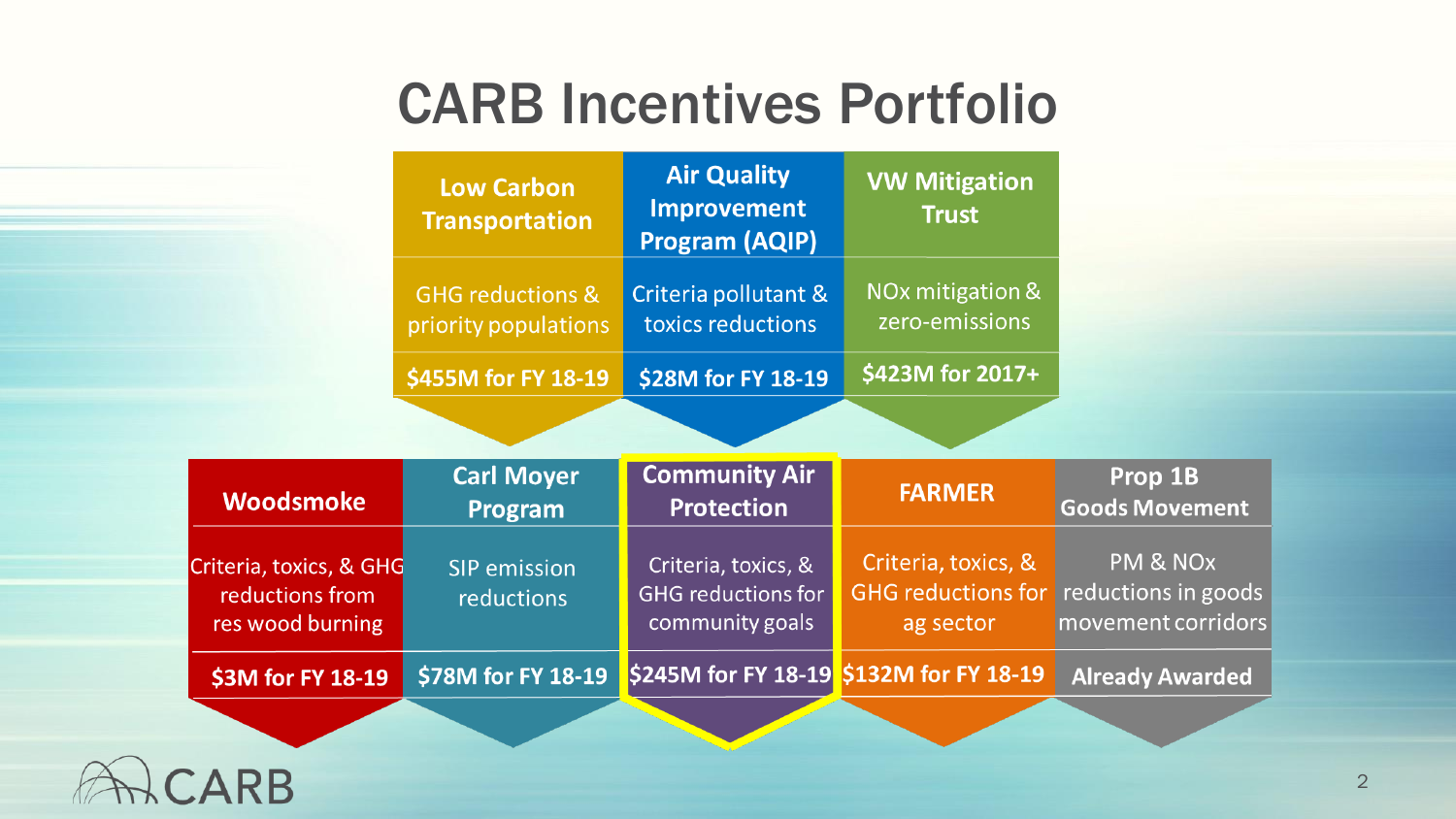#### Legislature Providing Funds for Early Actions



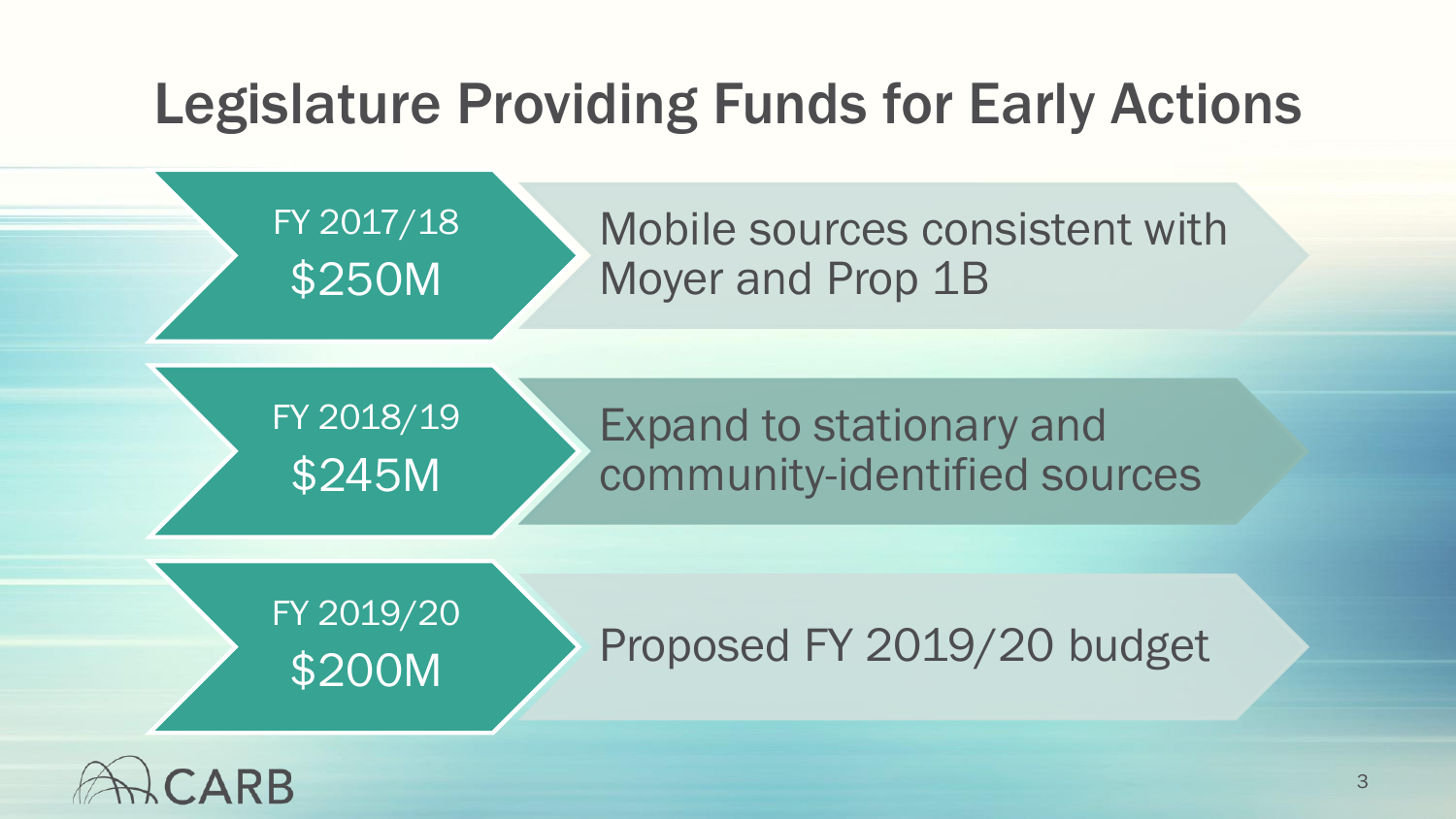### Board and Districts Acted Promptly

- Board approved a Community Air Protection supplement to Moyer in April 2018
- Districts designated 95 percent of the funds, including:

#### Bay Area

- •Advanced tech at ports
- •School buses

#### San Joaquin Valley

- •Agricultural projects
- •School buses
- •Locomotives

#### South Coast

- Advanced tech trucks
- •Off-road equipment
- •Marine vessels

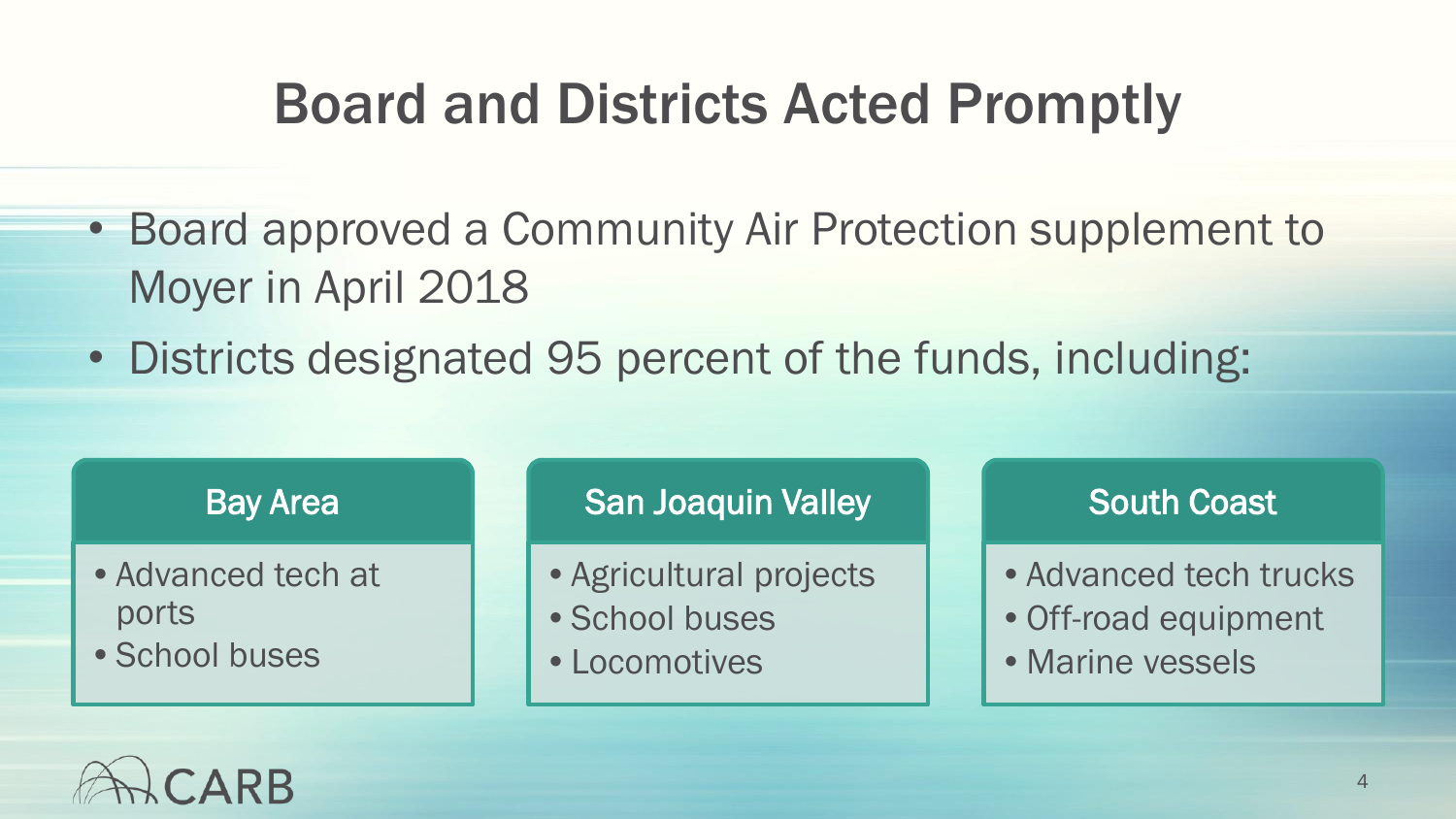#### Progress and Benefits to Date

- Initial progress reported by air districts in October 2018
	- \$113 million from first-year funds committed or under contract
- Over 90% to projects in AB 1550 communities
	- 44 total school buses, 40% of which are zero-emission
	- 257 heavy-duty on-road vehicles, 35% of which are zero-emission
- School bus projects complement broader cleanup efforts

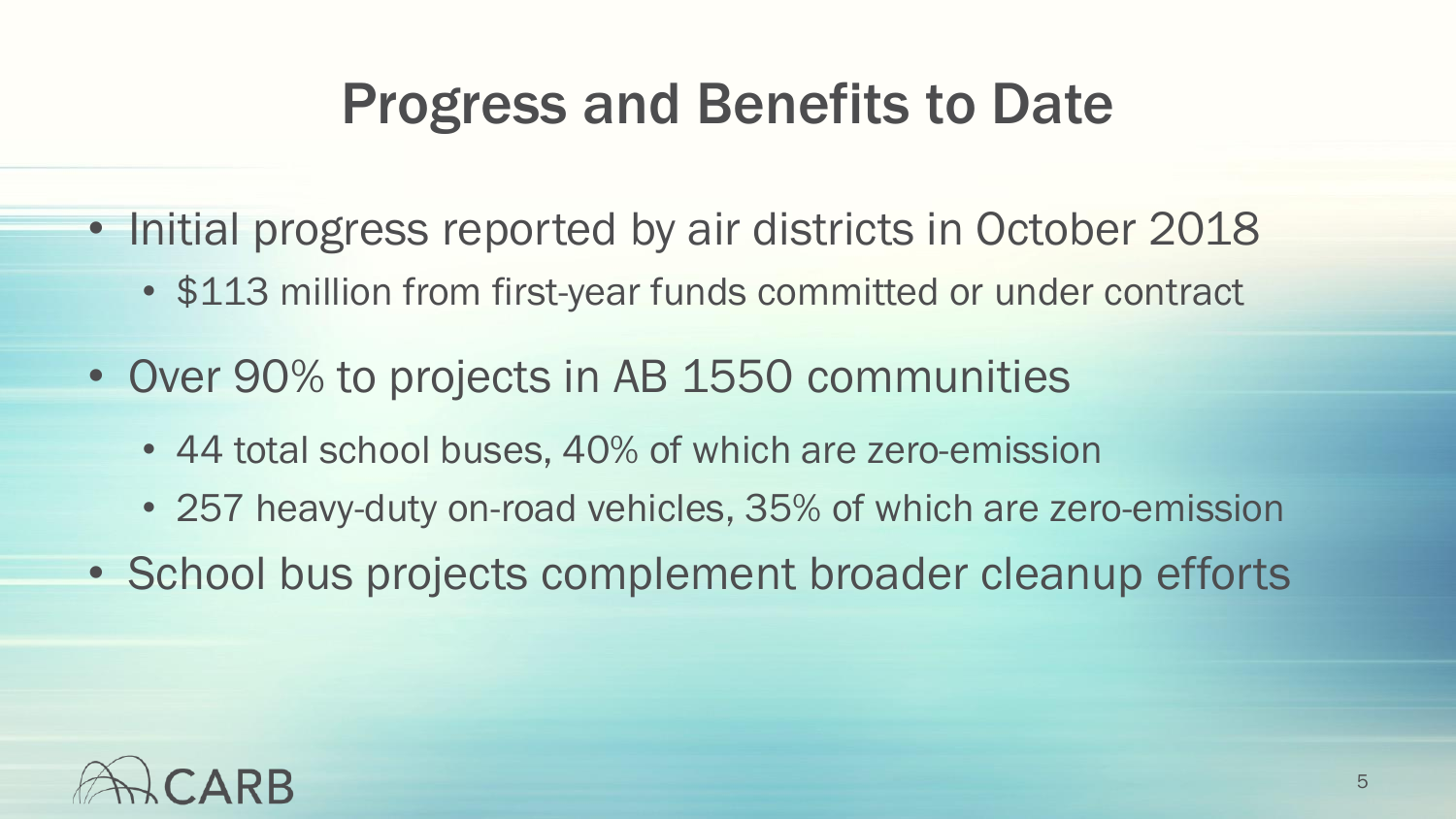Legislature Created New Opportunities for Cleaning up Dirty Equipment in Communities

Budget Act of 2018 expanded scope of incentives:

Continued reductions from mobile source projects

Prioritization of zero-emission projects

Reductions from stationary sources

Community-identified projects

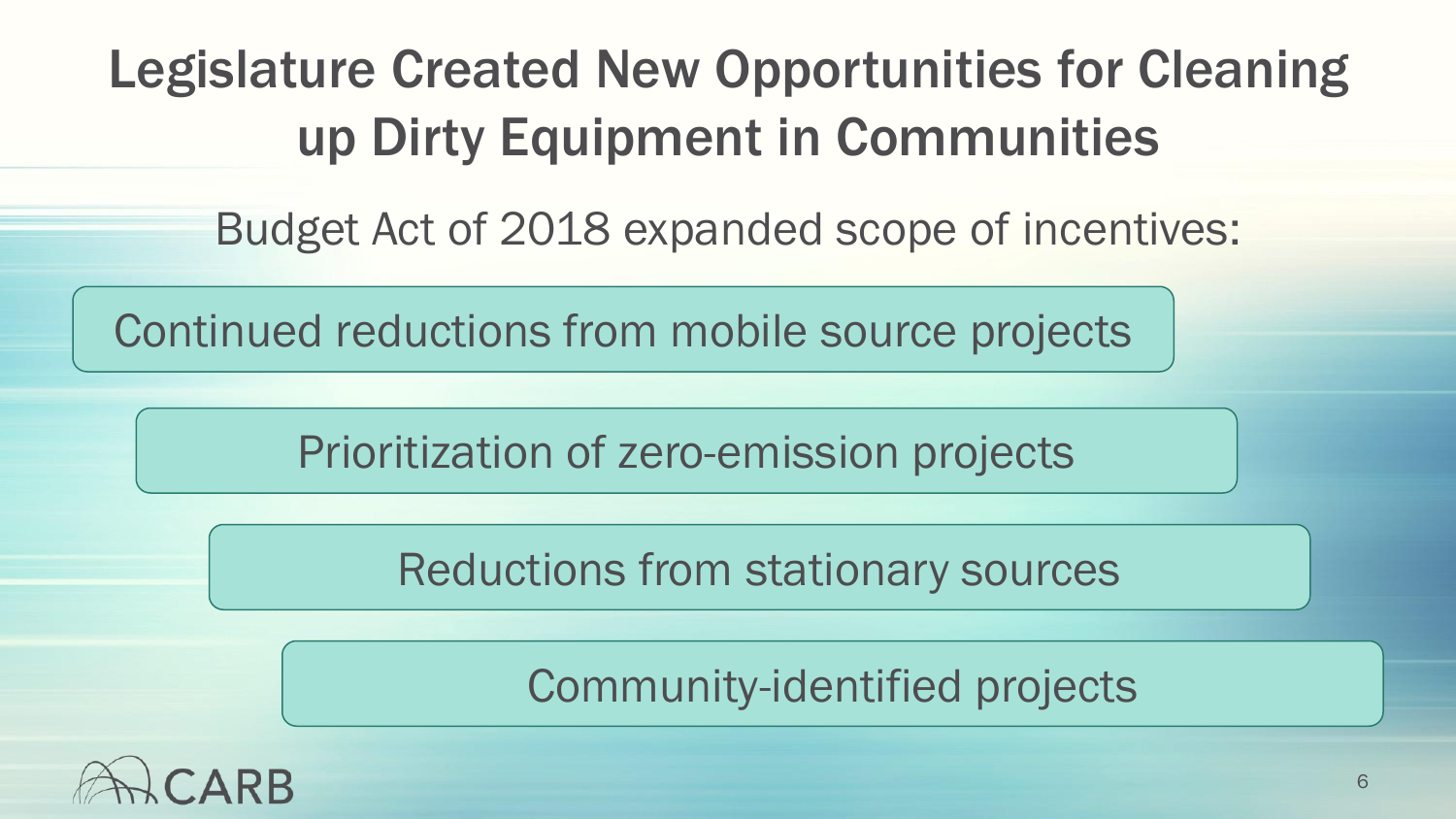# Key Principles to Meet Community Needs

- Focus on communities selected or under consideration
- Reduce emissions of multiple pollutants beyond regulations
- • Engage communities and foster transparent project selection and reporting
- Prioritize zero-emission and consider special projects to protect sensitive receptors
- Consider both cost-effectiveness and exposure reduction

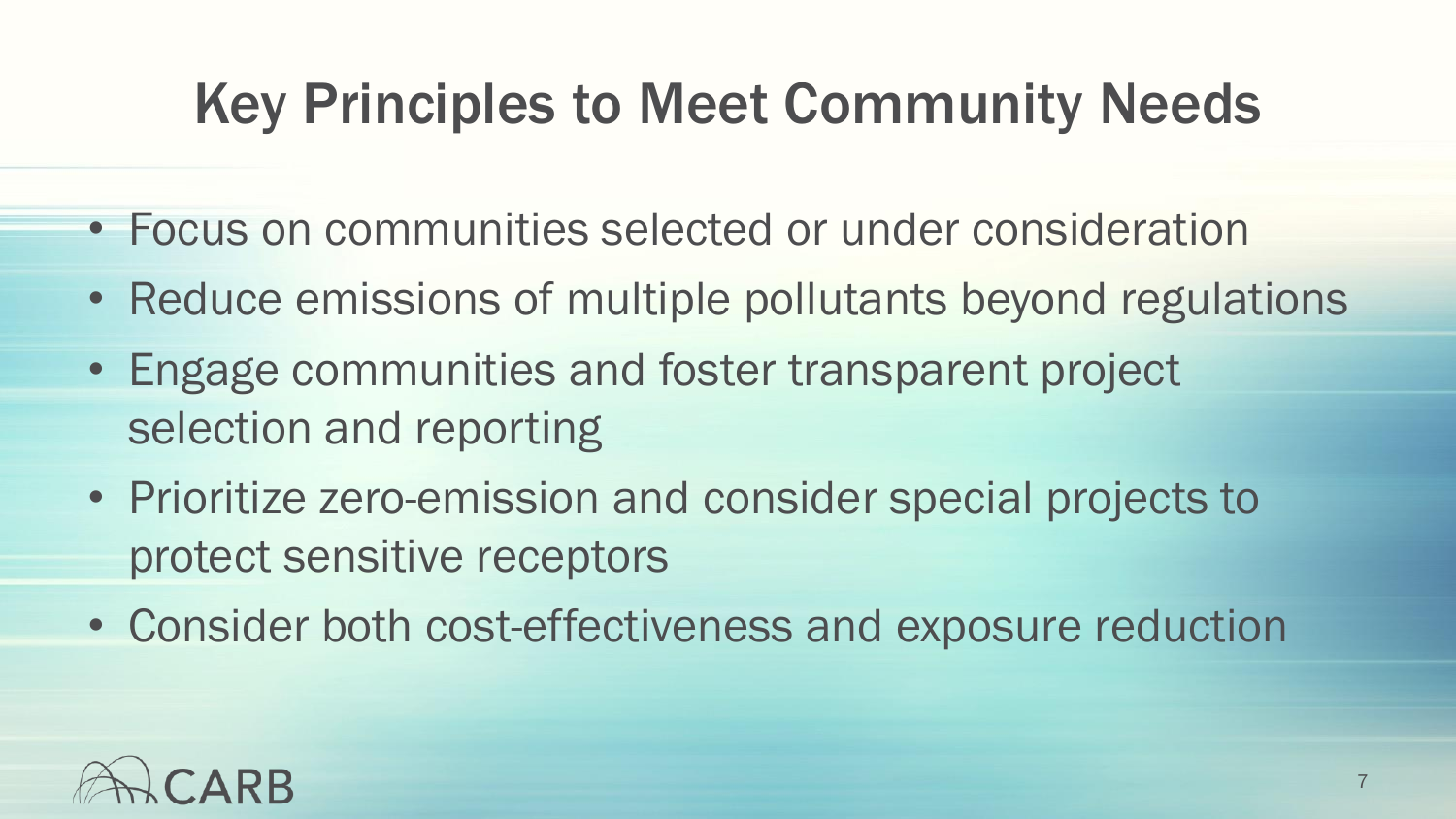# Today's Proposal is the First Big Step to Address New Opportunities

- Codify guiding principles
- Establish new project categories to start
	- Hexavalent chromium reductions
	- Schools: Composite wood
	- Schools: Zero-emission lawn & garden
	- Schools: Air filtration
- Allow targeted flexibility to modify the guidelines

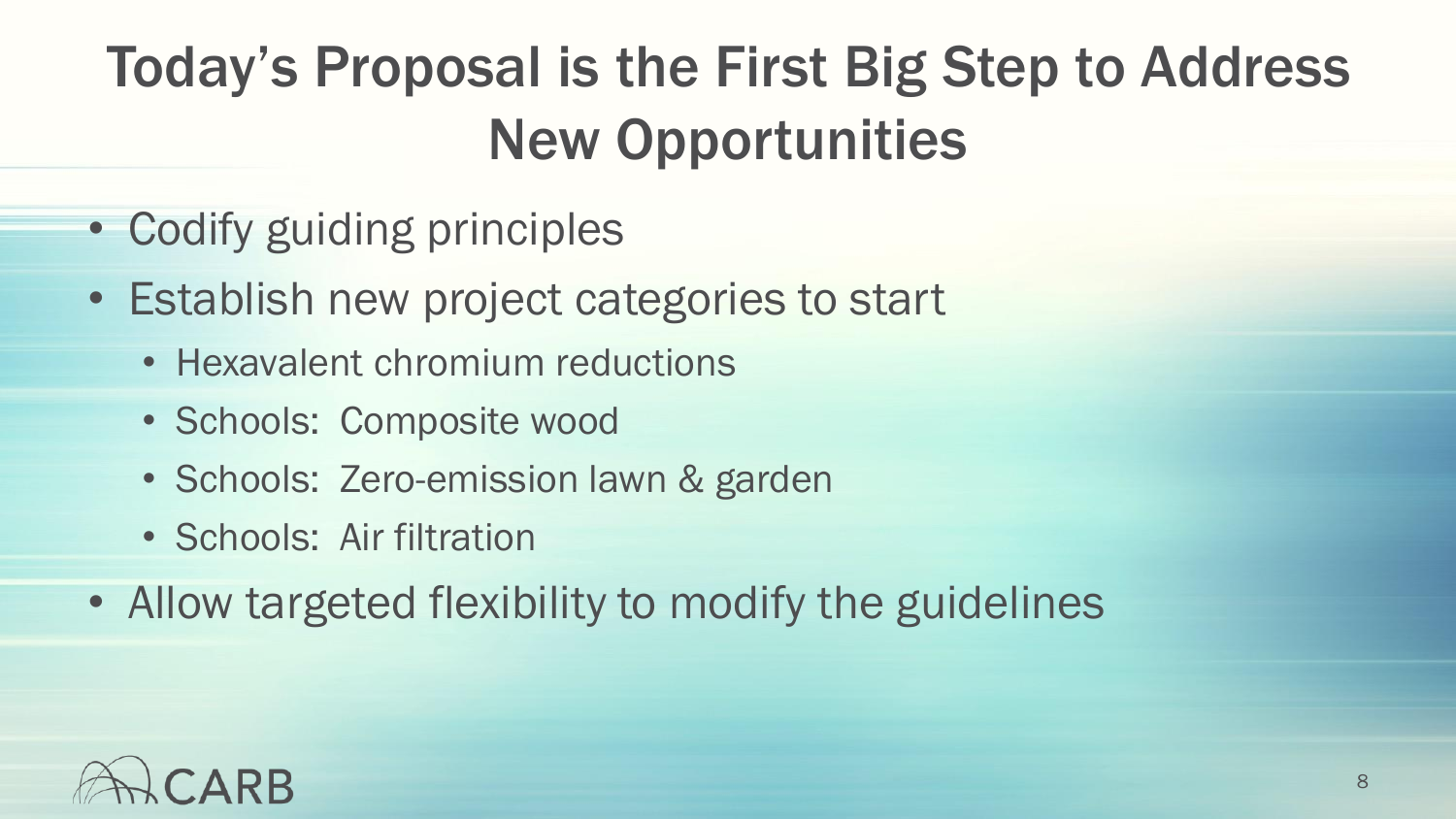# New Opportunities will Supplement Ongoing Project Types

| <b>Eligible Project Types</b>         | Year 1       | <b>Proposed Year 2</b>   |
|---------------------------------------|--------------|--------------------------|
| Carl Moyer: On- and Off-Road          | $\checkmark$ |                          |
| Infrastructure                        | $\checkmark$ | $\checkmark$             |
| Prop 1B: On-Road Trucks               | $\checkmark$ | $\checkmark$             |
| <b>Hexavalent Chromium</b>            |              | $\checkmark$             |
| Schools - Comp Wood                   |              |                          |
| Schools - Zero-Emission Lawn & Garden |              |                          |
| Schools - Air Filtration              |              | $\checkmark$             |
| <b>Community Pilot</b>                |              | <b>Under Development</b> |
| <b>Additional Categories</b>          |              | To be Determined         |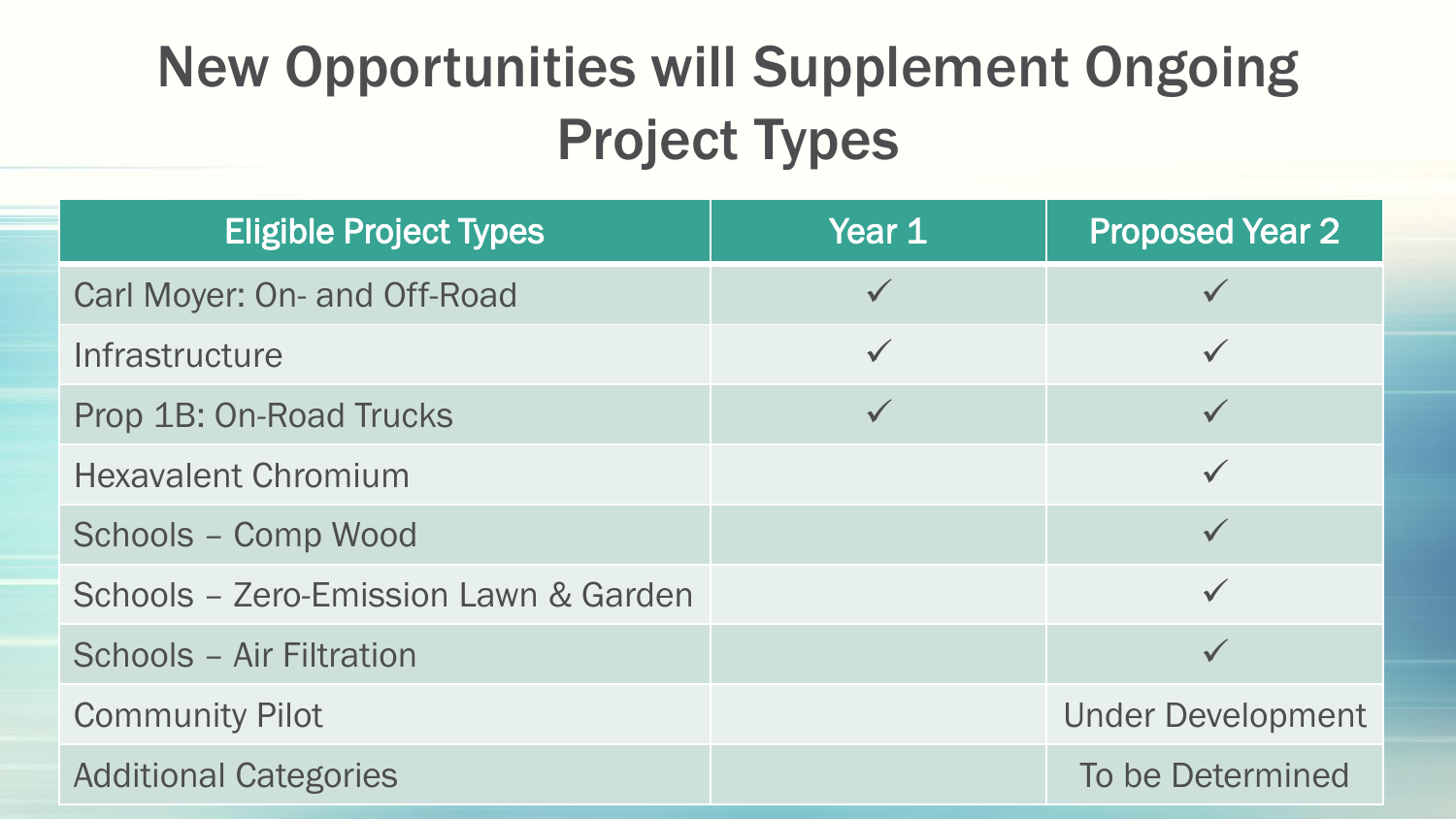## Reducing Hexavalent Chromium Exposure

- Opportunity for immediate action
- Hexavalent chromium is extremely toxic and a major problem for many communities
- Regulation limits emissions, but new technologies go further
- Future rulemaking will propose more stringent requirements





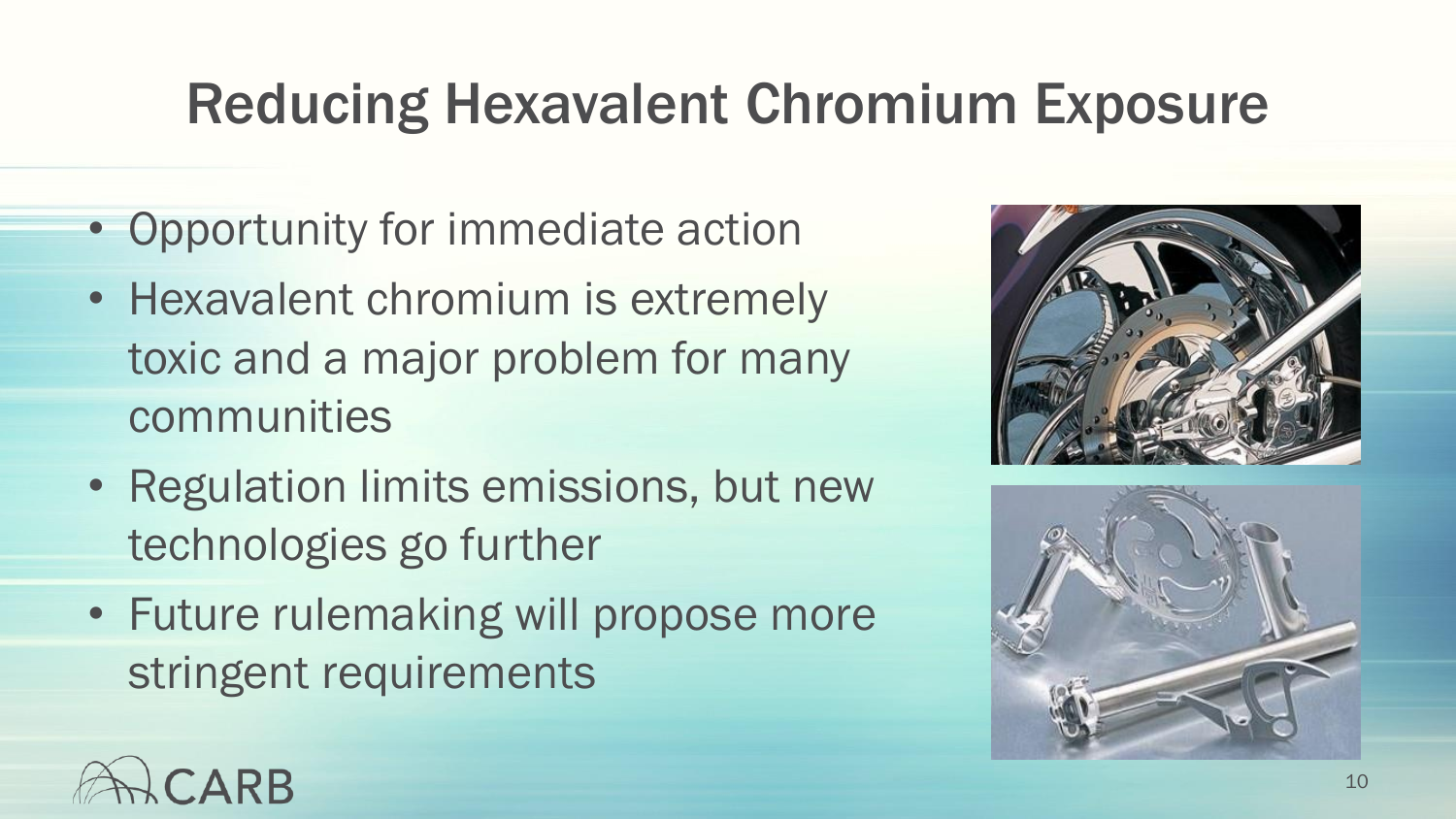# Community Air Protection Projects to Reduce Hexavalent Chromium Emissions



- Multiple ways to clean up chrome plating operations
	- Trivalent chromium conversion
	- Incorporate add-on air pollution control such as HEPA filters
	- Permanent total enclosures
- Pay 80-90% of cost with a \$300,000 cap

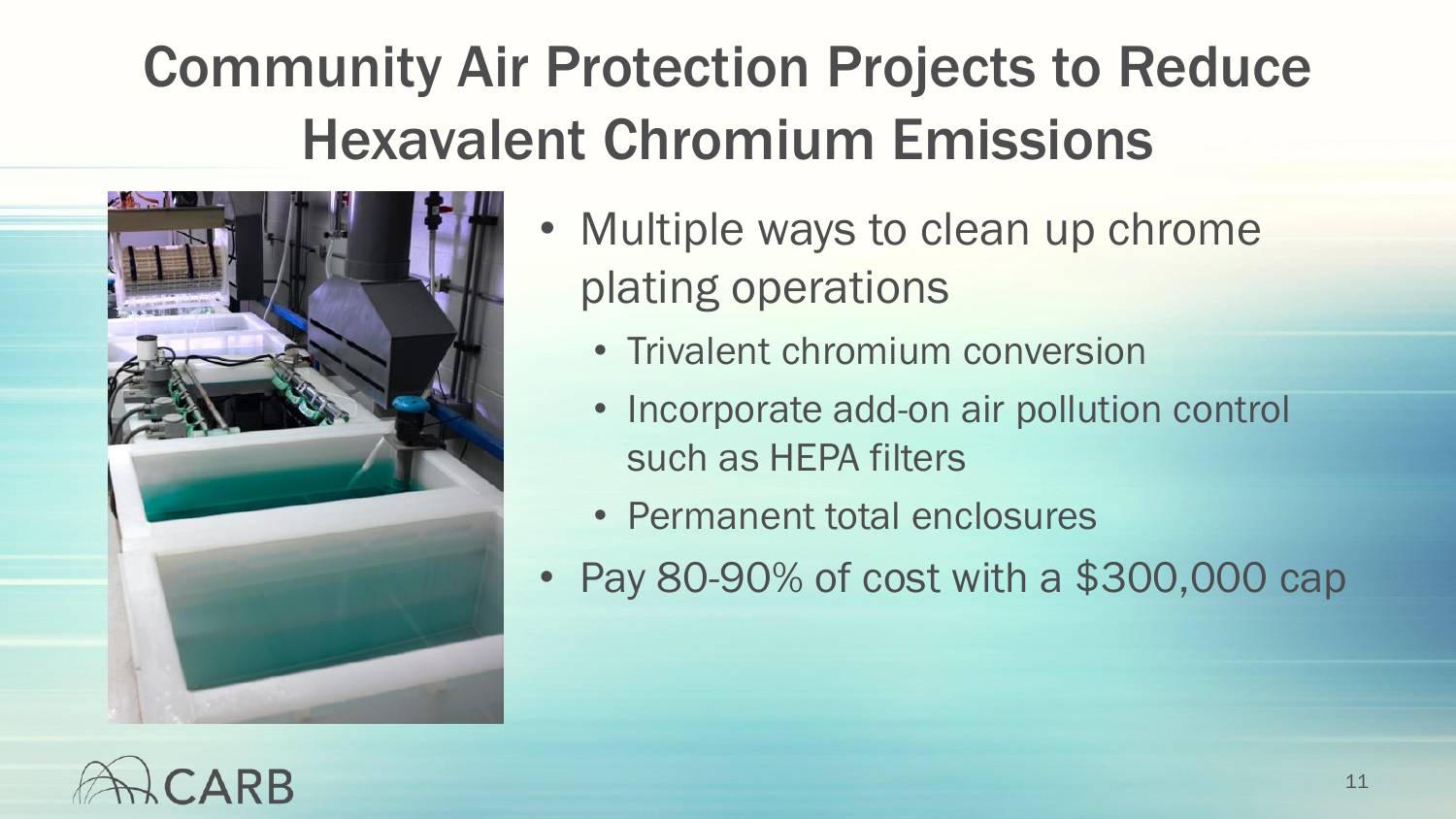# Reducing Air Pollution in Schools

- AB 617 prioritizes protection of sensitive receptors, and schools is a common community focus
- K-12 schools located in disadvantaged communities
- Outdoor and indoor emissions: TACs, criteria, and GHGs
- Reduces emissions and risk of exposure

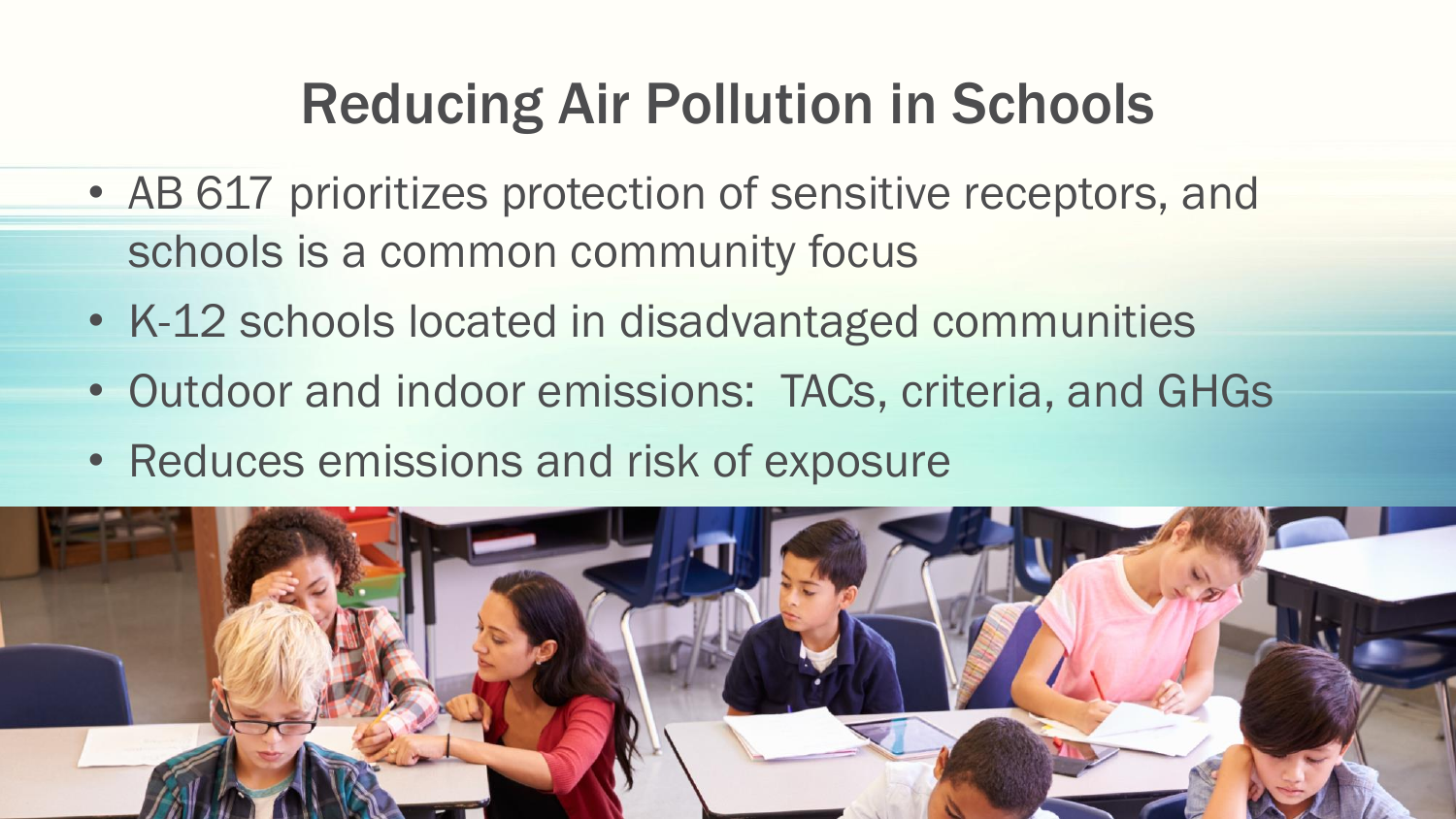## Enabling Diverse Options for Cleaner Schools

- Projects could be combined for more comprehensive benefit
- Proposed new project types
	- No/low Formaldehyde composite wood product alternatives
	- Zero-emission lawn & garden equipment replacement
	- Air filtration enhancement and replacement
- Existing school bus incentive opportunities continue

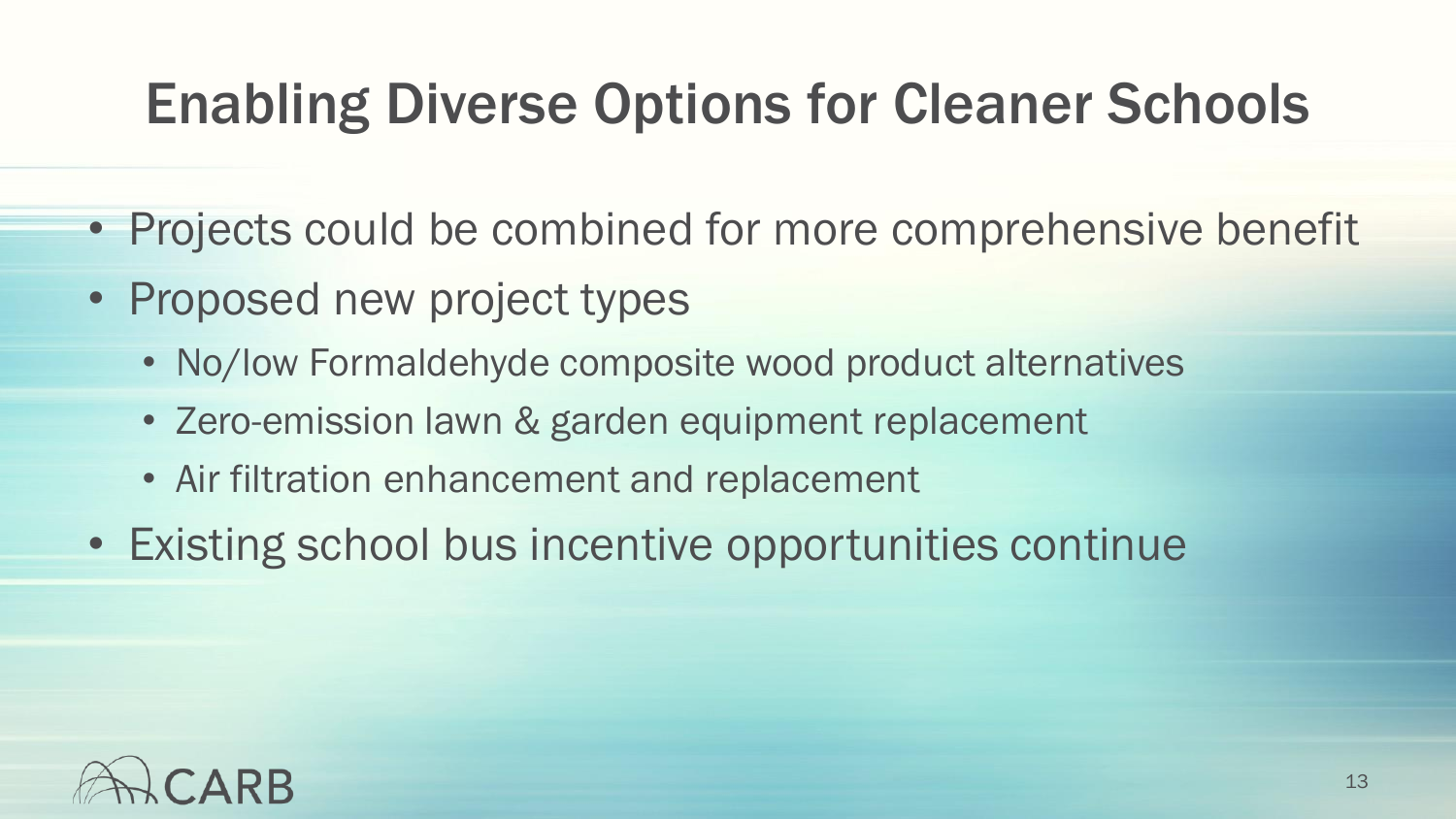# Addressing Formaldehyde Emissions from Furniture in Schools

- Formaldehyde used as wood-bonding adhesive or glue
	- Listed as a toxic air contaminant
- Composite wood regulated by CARB ATCM and U.S. EPA
- Options available to fund cleaner choices
- Pay for incremental cost to ensure low or zero-emitting replacement products



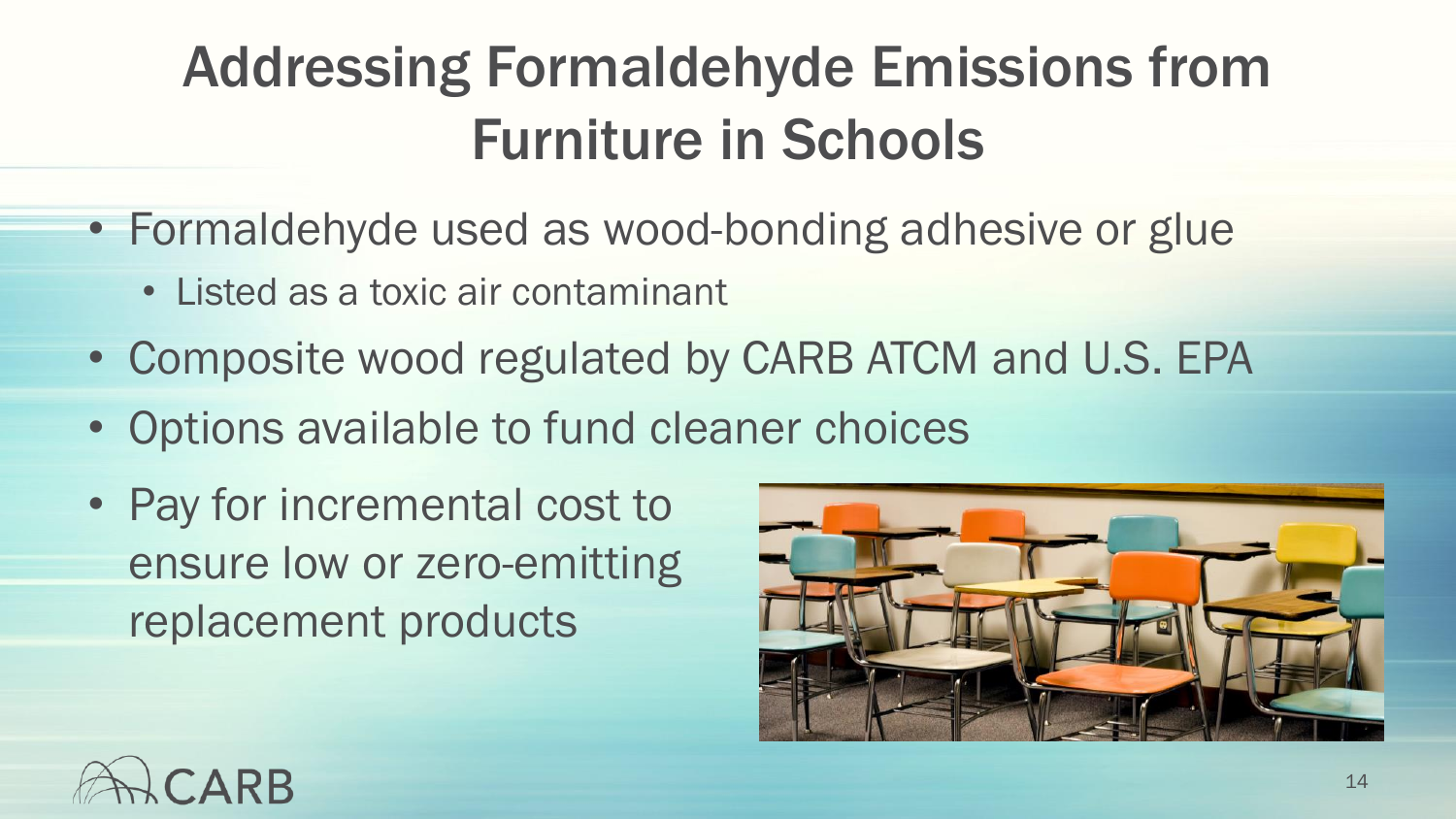# Zero-Emission Lawn and Garden Equipment Replacement Costs

#### • Eligible for up to 70 percent total cost, or the following:

| <b>Equipment Type</b>                 | <b>Funding Amount</b> |  |
|---------------------------------------|-----------------------|--|
| Chainsaws, Edgers, Trimmers, Blowers  | Up to \$400           |  |
| <b>Walk-Behind Mowers</b>             | Up to \$750           |  |
| <b>Ride-On or Standing Ride Mower</b> | Up to \$15,000        |  |

- Eligible for additional grant of same amount for batteries and charger
- Builds on similar programs run by several air districts

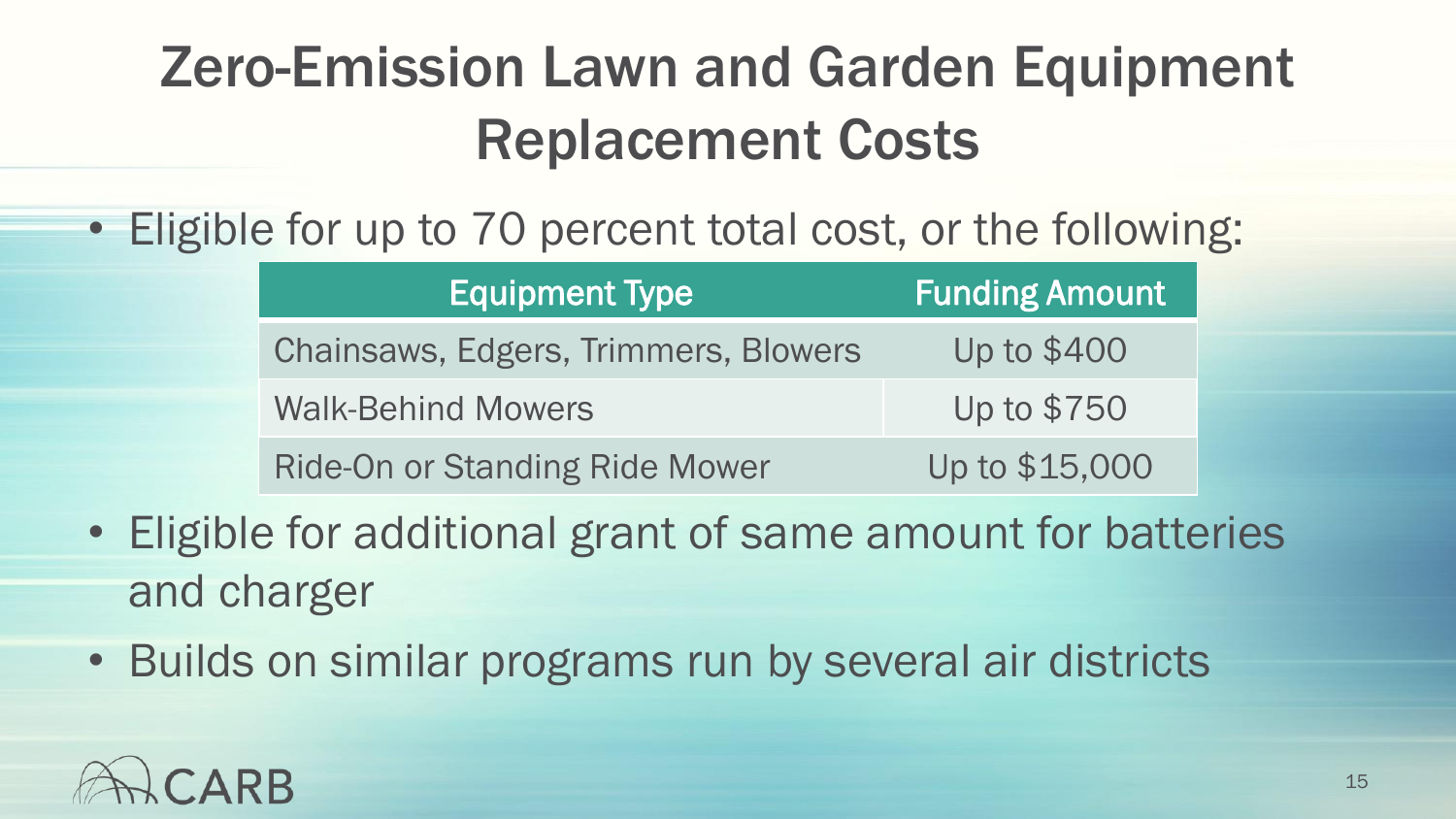# Reducing Indoor Exposure at Schools Through Enhanced Air Filtration



- Improve filtration
- Options include new air filter panels or standalone systems
- Appropriate funding amounts need to be determined

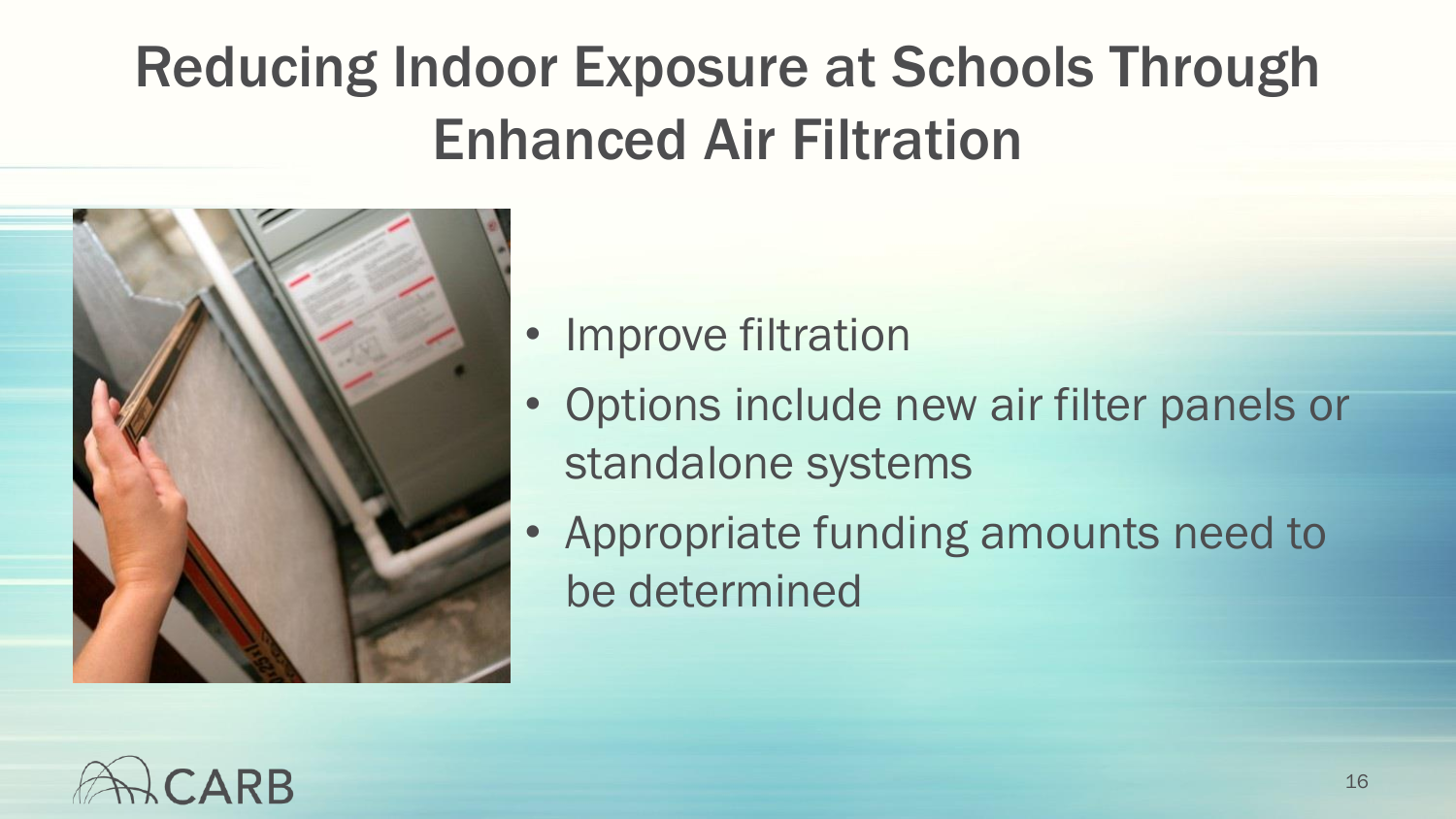# Community-Identified Pilot Projects

- Legislature provided flexibility for new incentives consistent with Community Emissions Reduction Programs
- Working with communities and air districts on framework
- Maximum flexibility to meet diverse community needs
- Districts use framework to approve pilots, with some limits
- Executive Officer delegated authority to expedite framework

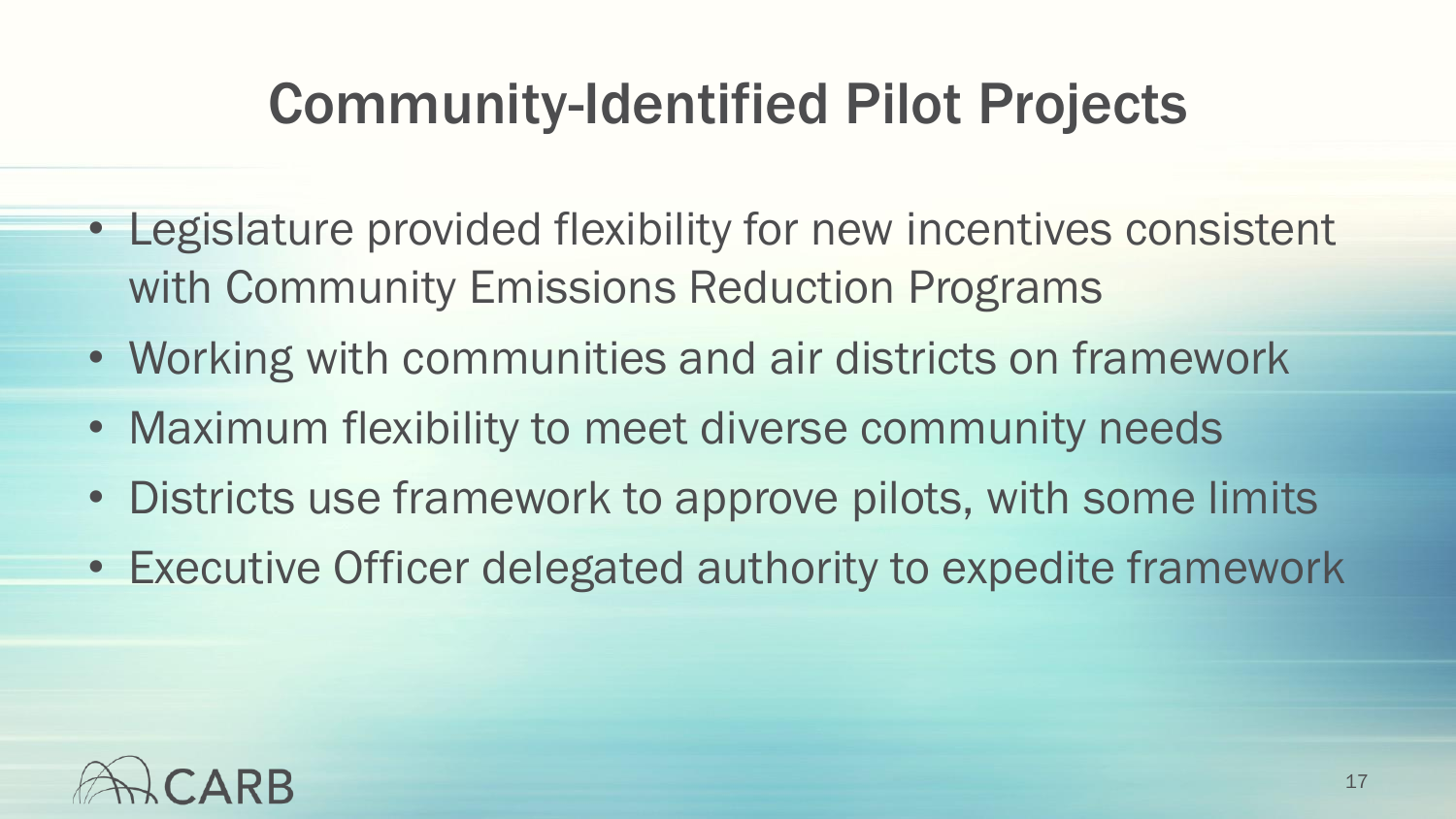# Targeted Delegation to Modify Guidelines will Support Continued Innovation

- Ensures responsiveness to concerns of all communities
- Include public process for continued community guidance
- Puts communities at forefront of decision-making process
- Provide opportunity for "community pilot projects"
- Expand successful pilots into full categories

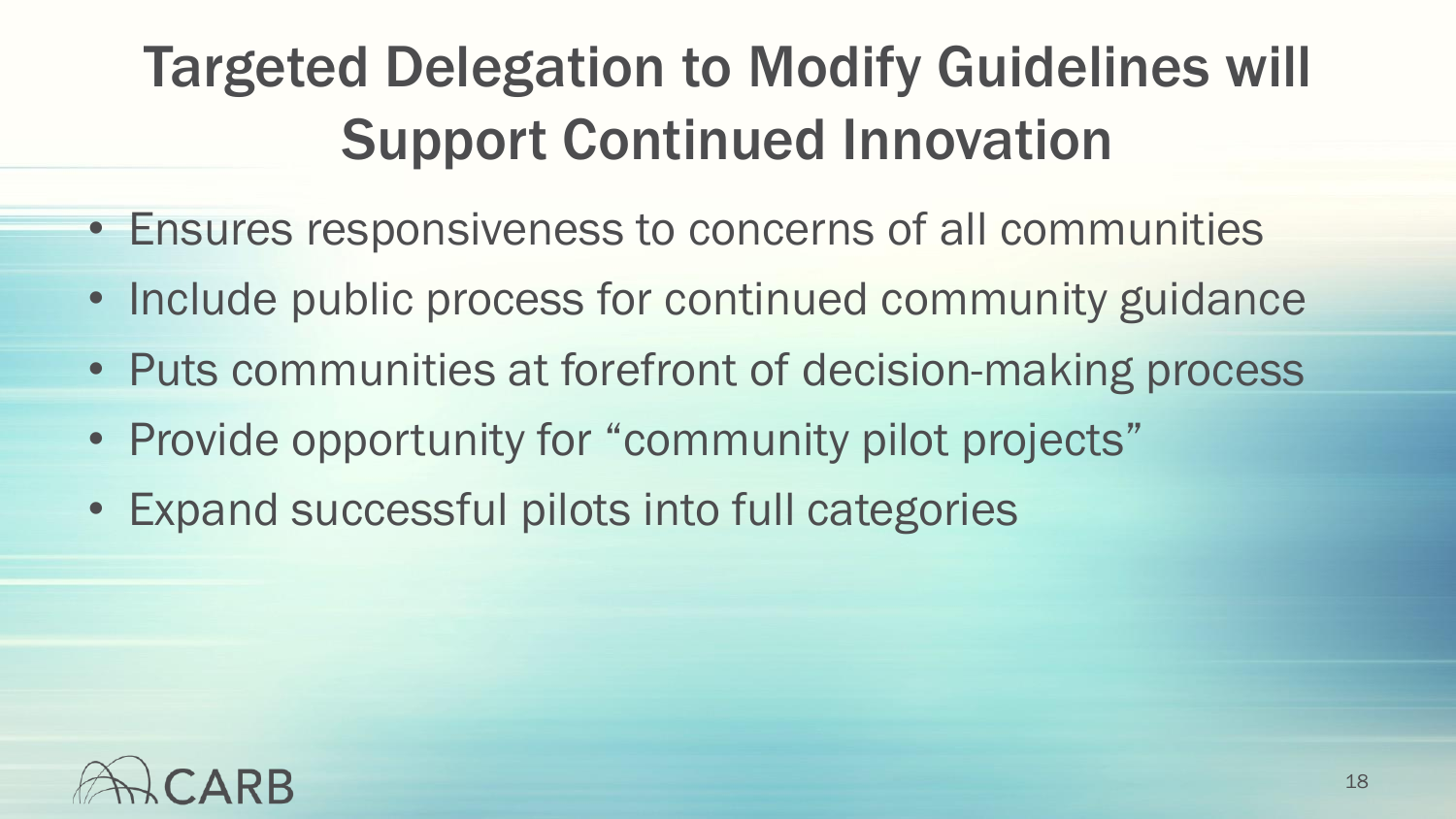# Next Steps

- Continue to engage communities
- Fully characterize school air filtration eligibility and funding
- Continue developing framework for community-identified pilot projects
- Begin adding new categories to Guidelines